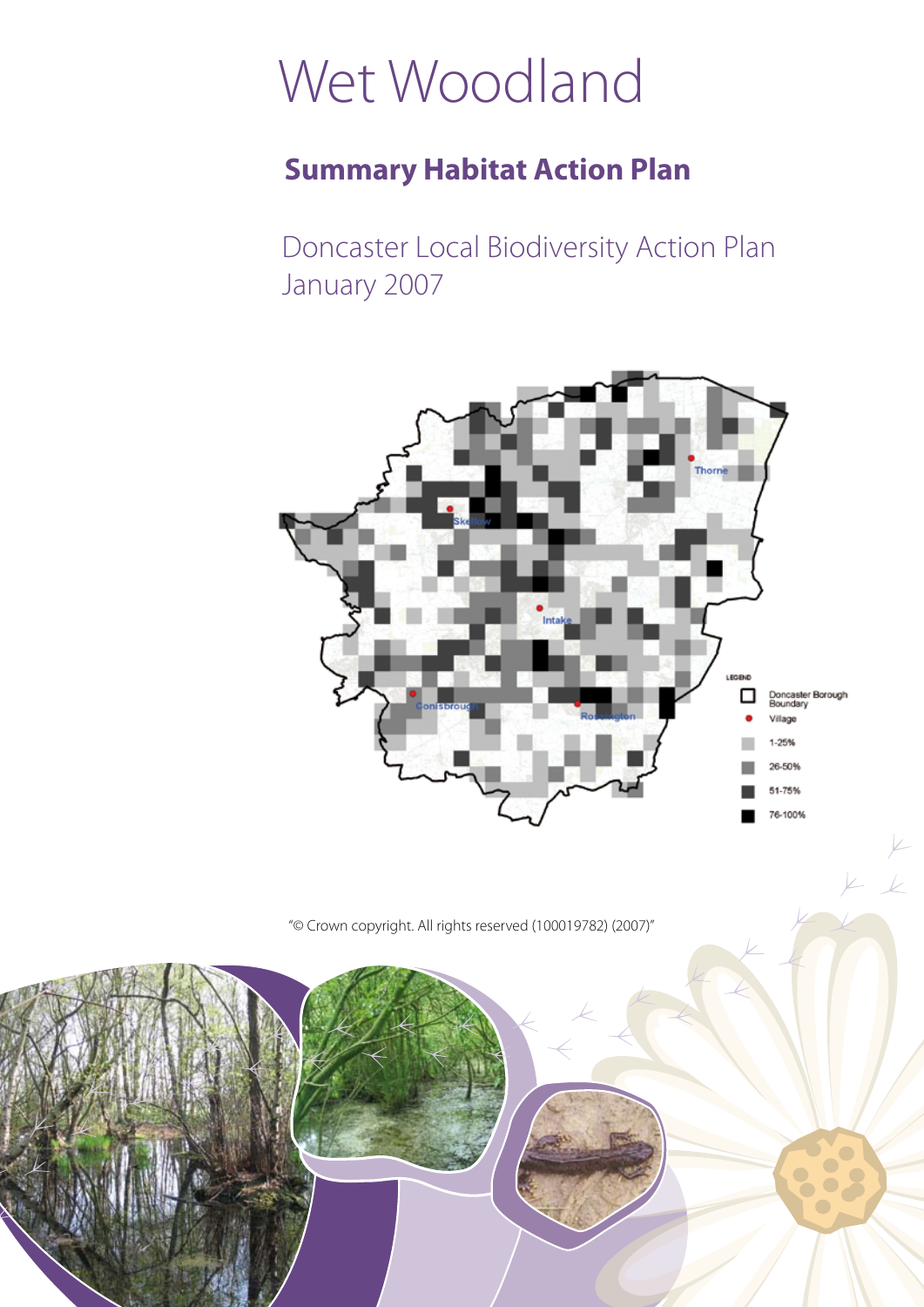#### 1 Habitat description

Wet Woodland occurs on soils that have a high water table or are seasonally wet. The dominant canopy species are alder, willow and birches and the high humidity tends to favour bryophyte growth. Wet Woodland combines elements of other ecosystems and is important for many groups of animals and plants. A large number of invertebrates are associated with damp and waterlogged dead wood, which is a habitat that is not found in other woodland types. Wet Woodland also provides cover and breeding sites for otter and may support plants that are a relict of former more extensive open wetlands.

This habitat is found on river floodplains or in localised waterlogged areas near springs. It is the climax habitat of fens, mires, bogs, along streams, hillside flushes and in peaty hollows. The boundaries of wet woodland habitats are determined by hydrological conditions and management; therefore, it often occurs in a mosaic with other woodland types and open habitats such as fens.

### 2 Characteristic species

Grey willow Goat willow Crack willow White willow Osier Downy birch Aspen Guelder rose

Alder buckthorn Greater tussock sedge Tufted sedge Remote sedge Greater pond sedge Lesser pond sedge Iris Small reed

Hemp agrimony Wild angelica Marsh marigold Bugle Meadowsweet Marsh bedstraw Gipsywort Bittersweet

# 3 Current factors causing loss or decline

- Historic navigation works coupled with more recent flood prevention measures isolate wet woodlands from the natural floodplain. Conversely sea level rise may influence the frequency of flooding in the lower reaches of the Don.
- Fragmentation and loss caused by draining and conversion to other land uses.<br>• General lowering of water tables caused by abstraction for drinking water
- General lowering of water tables caused by abstraction for drinking water.<br>• Natural spread of woodlands into transition babitats
- Natural spread of woodlands into transition habitats.<br>• There is a lack of traditional woodland management of
- There is a lack of traditional woodland management on many sites. Uncontrolled grazing can decrease structural diversity and reduce natural regeneration.
- There are few markets for the products of coppicing and pollarding.<br>• Poor water quality in watercourses and bistoric use of some areas of
- Poor water quality in watercourses and historic use of some areas of wet woodland for dumping sewage sludge.
- Invasion on non-nature Himalayan Balsam reduces the diversity of the herb layer in wet woodlands.
- Alder is also threatened by Phytophthora root disease, which can kill whole stands of trees.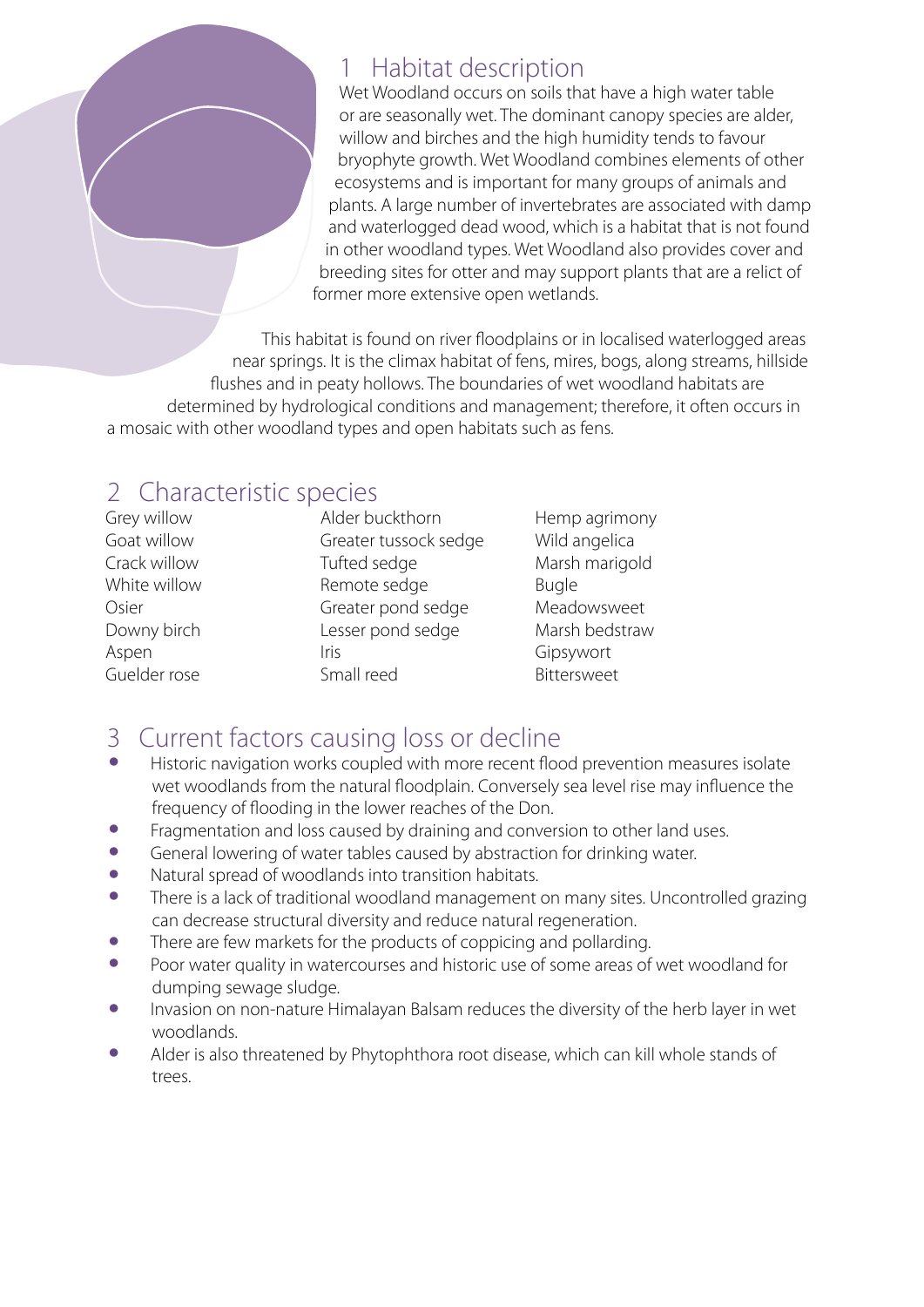# 4 Objectives, targets & proposed actions

| Objective                                                                                                                                                               | <b>Target</b>                                                                   | Ref | Action                                                                                                                                                                                                                                                                                                                                                                                                                                                                                                                                                                                                                                                                                                                            | <b>Lead &amp; Partners</b>                                                                                                   |
|-------------------------------------------------------------------------------------------------------------------------------------------------------------------------|---------------------------------------------------------------------------------|-----|-----------------------------------------------------------------------------------------------------------------------------------------------------------------------------------------------------------------------------------------------------------------------------------------------------------------------------------------------------------------------------------------------------------------------------------------------------------------------------------------------------------------------------------------------------------------------------------------------------------------------------------------------------------------------------------------------------------------------------------|------------------------------------------------------------------------------------------------------------------------------|
| 2) To restore degraded sites<br>and ensure appropriate<br>management of Wet<br>Woodland.                                                                                | 3 additional sites with<br>management plans by 2008<br>and a further 3 by 2010. | 2.1 | Develop/review and implement<br>site management for woodlands<br>in public ownership. Ensure<br>compatibility with HAPs and SAPs.<br>Review site plans on a minimum 10<br>year cycle.                                                                                                                                                                                                                                                                                                                                                                                                                                                                                                                                             | DMBC, Environment<br>Agency (EA), Natural<br>England (NE),<br>Yorkshire Wildlife<br>Trust (YWT), Forestry<br>Commission (FC) |
|                                                                                                                                                                         | 2 sites with active<br>management by 2008 and a<br>further 2 by 2010.           | 2.2 | Identify land owners of existing SSI<br>wet woodlands. Provide guidance<br>to owners seeking funding and/or<br>assistance for appropriate nature<br>conservation and woodland<br>management operations, e.g:<br>raising of water levels<br>• where possible, reinstating<br>natural flood regimes<br>• removing invasive species<br>replanting of native species<br>re-introduction of traditional<br>management (e.g. Coppicing)<br>promotion of natural<br>$\bullet$<br>regeneration by preventing<br>grazing by herbivores.<br>Monitor the effectiveness of<br>the management by regular<br>assessment of critical habitat<br>features and selected key or<br>indicator species. Review the<br>management regime as necessary. | DMBC, EA, NE<br>Farming and Wildlife<br><b>Advisory Group</b><br>(FWAG), FC, Private<br>landowners                           |
|                                                                                                                                                                         | 1 habitat improvement site<br>for otter by 2010.                                | 2.8 | Work with the Don Gorge Strategic<br>Partnership to make improvements<br>to the management of wet<br>woodland sites along the gorge<br>corridor, including specific habitat<br>improvements for otter.                                                                                                                                                                                                                                                                                                                                                                                                                                                                                                                            | DMBC, Don Gorge<br>Strategic Partnership<br>(DGSP), YWT, relevant<br>landowners                                              |
| 3) To create 3ha of wet<br>woodland linked to<br>existing woodlands and<br>wetland habitats within<br>the Humberhead Levels<br>and Magnesian Limestone<br>Natural Area. | By 2010.                                                                        | 3.2 | Promote the creation of wet<br>woodland in order to provide a<br>valuable wildlife refuge and a<br>natural flood defence.                                                                                                                                                                                                                                                                                                                                                                                                                                                                                                                                                                                                         | Environment<br>Agency (EA), Internal<br>Drainage Boards<br>(IDBs), DMBC                                                      |
|                                                                                                                                                                         | By 2010.                                                                        | 3.3 | Use new woodlands to link existing<br>wet woodland and wetland sites<br>(also other wetland habitat).                                                                                                                                                                                                                                                                                                                                                                                                                                                                                                                                                                                                                             | DMBC, EA, IDBs, YWT,<br>FWAG, FC, NE, Private<br>landowners                                                                  |